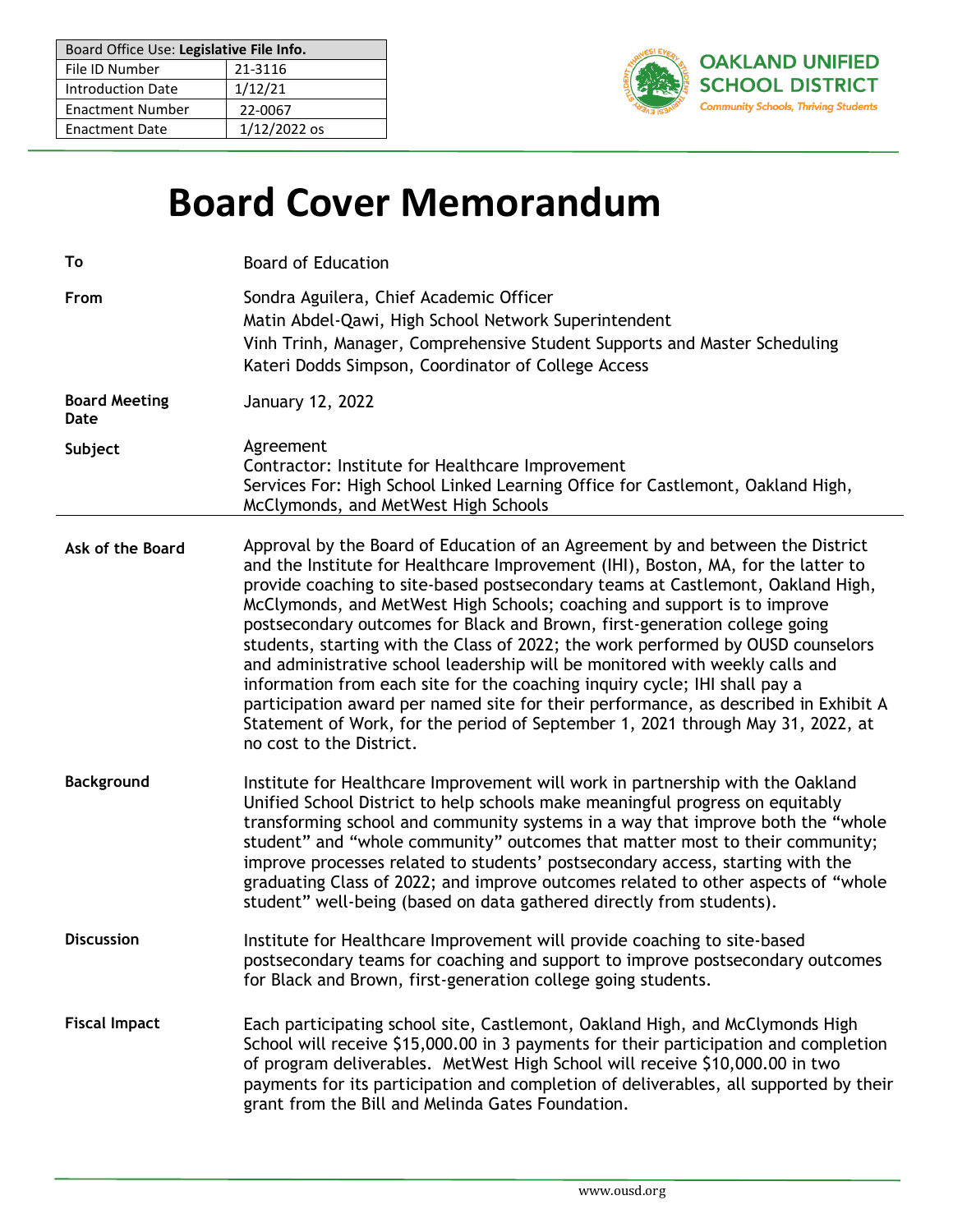

- **Attachments** Agreement
	- Exhibit A Statement of Work
	- Exhibit B Terms and Conditions from the Bill & Melinda Gates Foundation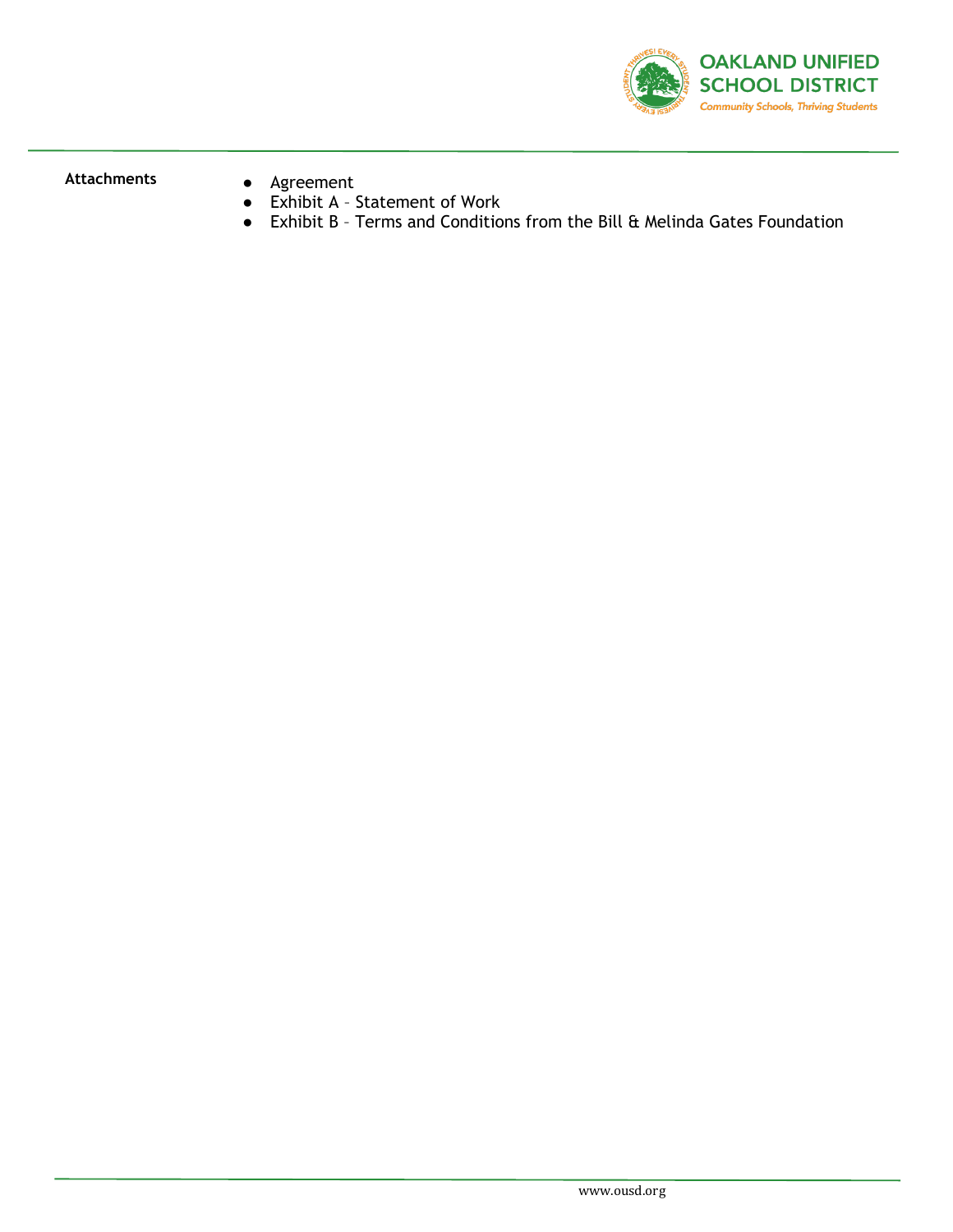

## **AGREEMENT**

## **between**

## **Institute for Healthcare Improvement**

**and** 

## **Oakland Unified School District, on behalf of Oakland HS, McClymonds HS, Castlemont HS and MetWest HS**

The Institute for Healthcare Improvement (IHI), supported by a grant from the Bill & Melinda Gates Foundation and in partnership with MAYA Consulting and Marcus Foster Education Institute, ("Faculty") has begun an improvement initiative to support communities serving Black, Latinx, first generation college-going students, and those students experiencing poverty in preparing to complete their secondary education and transition to postsecondary institutions. The goals of the improvement community are to support participating school and district-based teams to:

- Make meaningful progress on equitably transforming school and community systems in a way that improve both the "whole student" and "whole community" outcomes that matter most to their community;
- Improve processes related to students' postsecondary access, starting with the graduating Class of 2022; and
- Improve outcomes related to other aspects of "whole student" well-being (based on data gathered directly from students), starting with the class of 2022.

This initiative will be supported by a formative and summative evaluation led by the Wandersman Center.

In support of the Postsecondary Access Equity Improvement Community, Oakland Unified School District (OUSD), on behalf of Oakland HS, Castlemont HS, McClymonds HS and MetWest HS, has agreed to serve in the role of Improvement Community Participant. This agreement summarizes the terms and conditions that apply to the use of this funding.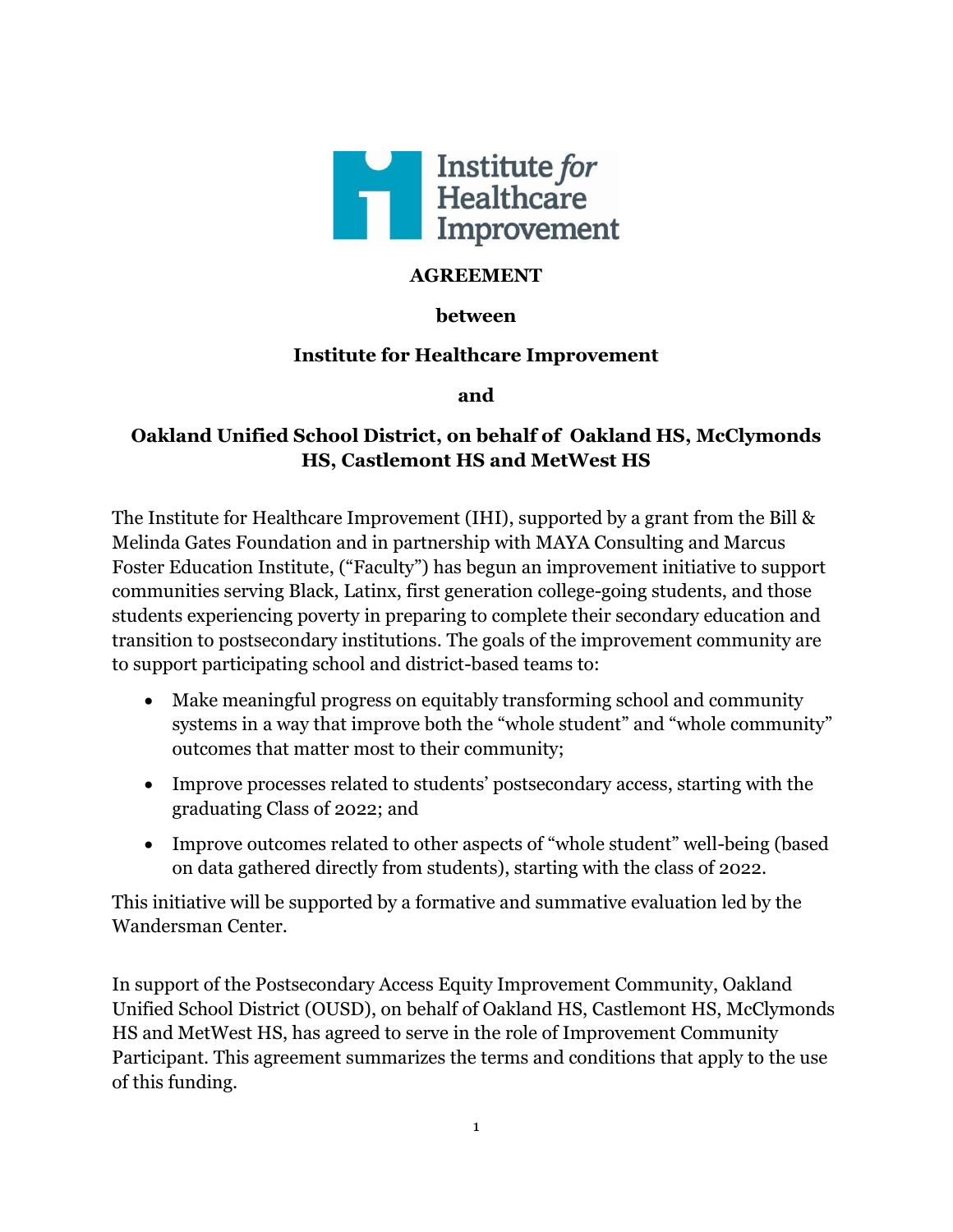This Agreement ("Agreement") is made effective as of September 1, 2021 (the "Effective Date"), by and between the **Institute for Healthcare Improvement**, a non-profit organization incorporated under the laws of Michigan ("IHI"), and OUSD (on behalf of, Oakland HS, Castlemont HS, McClymonds HS and MetWest HS as participating schools within the district). IHI and OUSD are sometimes referred to herein, individually, as a "Party" and, collectively, as the "Parties."

#### AGREEMENT

The Institute for Healthcare Improvement (IHI) has been awarded grant funding for a "Post-Secondary Access Community" ("Project") from the Bill & Melinda Gates Foundation ("Funder"), consistent with the stated objectives of the Foundation's Networks for School Improvement (NSI) body of work.

IHI wishes to include OUSD as a partner in the project and OUSD is willing to participate on the terms and conditions set forth herein.

OUSD and IHI agree as follows:

1. Statement of Work

During the Term (as defined in Section 4 below) of this Agreement, OUSD shall pursue specific work (the "Work") as set out in **Exhibit A**. Additional Statements of Work shall be deemed issued and accepted only if signed by the Parties.

## 2. Incorporation of Prime Award Terms and Conditions

This Agreement is subject to the terms and conditions of the funder included as **Exhibit B**. Unless the context clearly requires otherwise, OUSD agrees to be bound by, and perform the Work in accordance with, the terms and conditions under **Exhibit B.**

3. Roles and Responsibilities

As part of this Agreement OUSD will:

- (a) Designate one of its employees to serve as its key contact for this project and to act as its authorized representative with respect to matters pertaining to this Agreement.
- (b) Require that the key contact respond in a punctual manner to any reasonable requests from the Faculty for instructions, information, or approvals required by IHI in the execution of the project.
- 4. Term and Termination
	- (a) Term. This Agreement shall commence on April 1, 2021 and shall conclude on May 31, 2022, unless sooner terminated pursuant to Section 4(b) below. The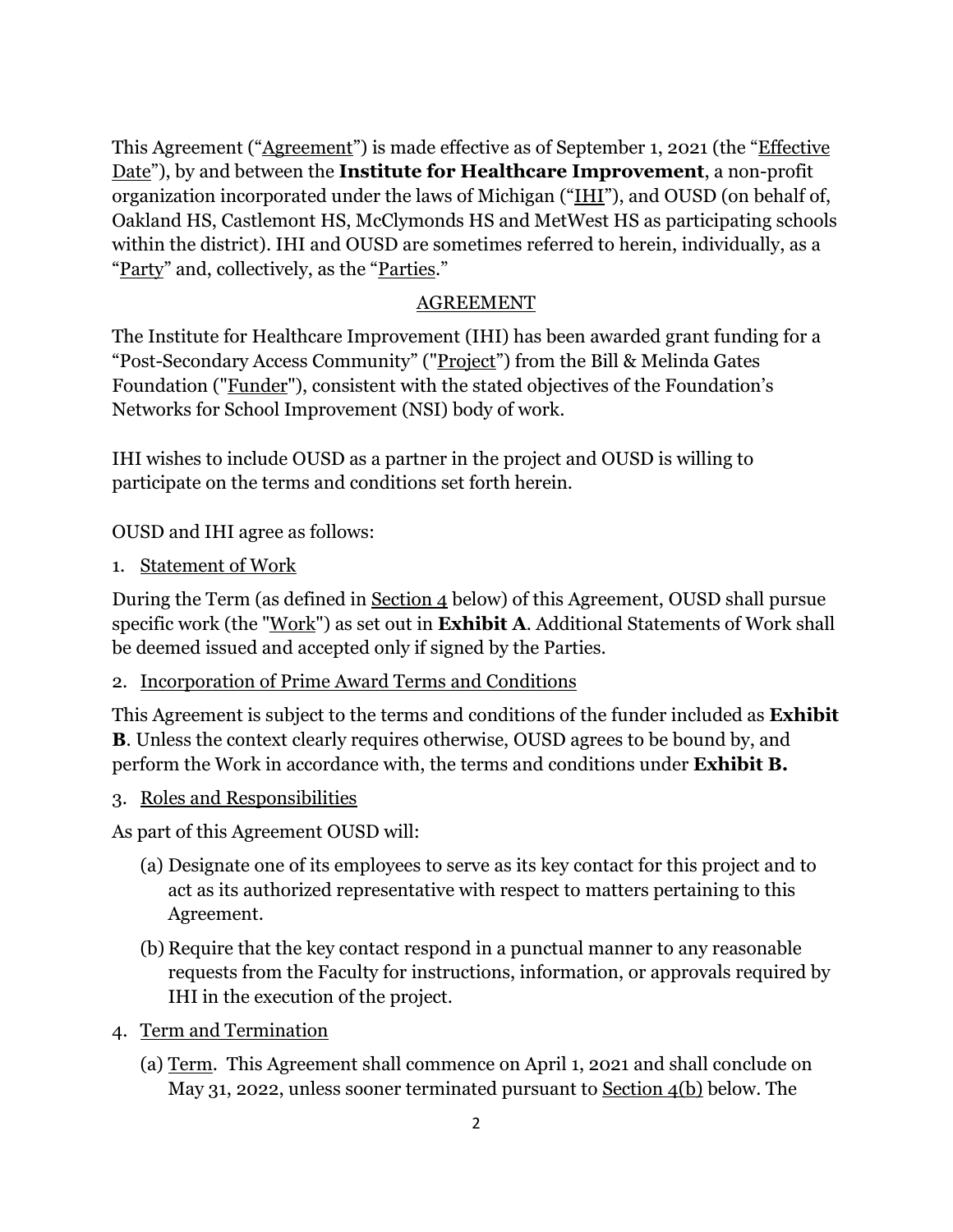initial term and each further term (if any) as agreed upon by the Parties in writing shall be referred to herein as a "Term".

- (b) Termination. Either Party may terminate this Agreement, effective upon 30 days written notice to the other Party.
- (c) Effect of Termination.
	- a. Any funds received but not utilized at the time of termination shall be promptly refunded to IHI;
	- b. The rights and obligations of the Parties and any right or obligation of the parties in this Agreement which, by its nature, should survive termination or expiration of this Agreement, will survive any such termination or expiration of this Agreement.
- 5. Compensation
	- (a) In consideration of the work performed by OUSD, IHI shall pay the sub-award set out in the applicable Statement of Work. Payment to OUSD of sub-award amounts pursuant to this Agreement shall constitute payment in full for the performance of the sub-award.
	- (b) OUSD shall be responsible for all sales, use, and excise taxes, and any other similar taxes, duties, and charges of any kind imposed by any federal, state, or local governmental entity on any amounts payable by IHI hereunder; provided, that, in no event shall OUSD pay or be responsible for any taxes imposed on, or with respect to, IHI's income, revenues, gross receipts, personnel, or real or personal property, or other assets.
- 6. Relationship of the Parties

The relationship between the Parties is that of independent contractors. Nothing contained in this Agreement shall be construed as creating any agency, partnership, joint venture or other form of joint enterprise, employment or fiduciary relationship between the Parties, and neither Party shall have authority to contract for or bind the other Party in any manner whatsoever.

- 7. Intellectual Property
	- (a) All intellectual property rights, including copyrights, patents, patent disclosures, and inventions (whether patentable or not), trademarks, service marks, trade secrets, know-how, and other confidential information, trade dress, trade names, logos, corporate names, and domain names, together with all of the goodwill associated therewith, derivative works, and all other rights (collectively, "Intellectual Property Rights") in and to all documents, change packages, charters, bibliographies, descriptions of tests of change, instructional materials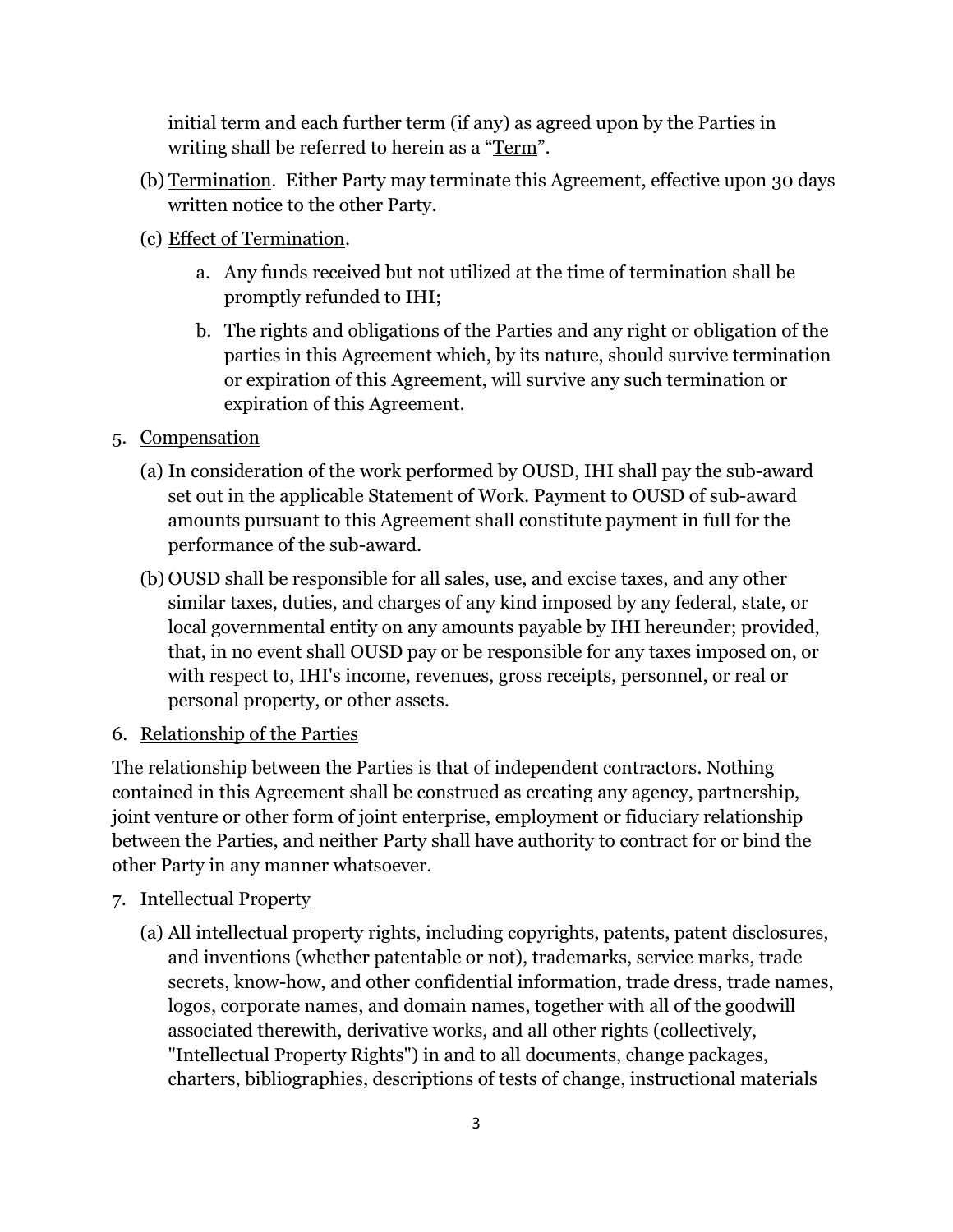and sample learning session agendas, correspondence, reports, models, literature, methods, processes, photographs, plans, sketches, specifications, drawings or similar results and embodiments developed or produced in connection with the Services under this Agreement and any related SOW (the "Work Product") is the exclusive property of the IHI including all Intellectual Property Rights therein.

- (b)IHI hereby grants OUSD a license to use all Intellectual Property Rights in the Work Product free of additional charge and on a non-exclusive, worldwide, nontransferable, non-sublicenseable, fully paid-up, royalty-free, and perpetual basis to the extent necessary to enable OUSD to make reasonable use of the Work Product for non-commercial purposes. All tools, materials, and resources developed and produced within the community will be freely available to participants and their networks.
- (c) Any and all materials developed by OUSD and provided by OUSD to IHI shall be and remain the intellectual property of OUSD, and IHI may only use and/or rely on such materials within the context of this Agreement.
- 8. Confidentiality

Each Party shall maintain in confidence, and shall use and disclose only as authorized by the other Party all Confidential Information (as defined below) that such Party obtains or receives in connection with this Agreement. If the receiving Party is required by applicable law or legal process to disclose any Confidential Information, it shall, prior to making such disclosure, use commercially reasonable efforts to notify disclosing Party of such requirements to afford disclosing Party the opportunity to seek, at disclosing Party's sole cost and expense, a protective order or other remedy. "Confidential Information" shall mean information pertaining to the business, finances, employees, patients, services or technology of either Party which is disclosed or otherwise made available by one Party to the other Party and (a) is clearly labeled or otherwise identified in writing as confidential, or (b) is identified orally as confidential at the time of disclosure with written confirmation within fifteen (15) days thereafter; provided, however, that Confidential Information does not include any information that: (i) is or becomes generally available to the public other than as a result of receiving Party's breach of this Section 6; (ii) is or becomes available to the receiving Party on a nonconfidential basis from a third-party source, provided that such third party is not and was not prohibited from disclosing such Confidential Information; (iii) was in receiving Party's possession prior to disclosing Party's disclosure hereunder; or (iv) was or is independently developed by receiving Party without using any Confidential Information.

9. Non-Exclusive Agreement

This Agreement is non-exclusive.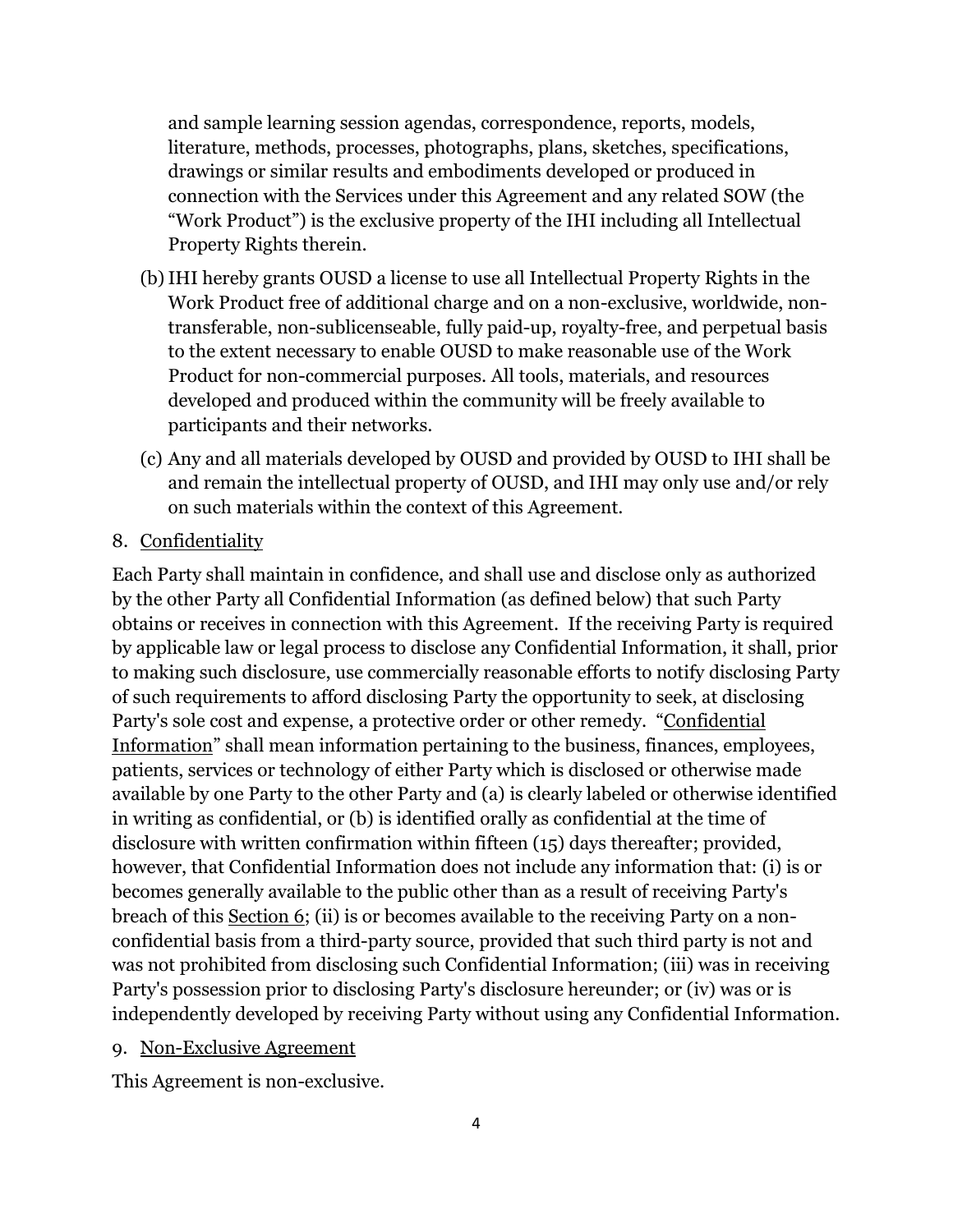#### 10. Force Majeure

IHI shall not be liable or responsible to OUSD nor be deemed to have defaulted or breached this Agreement, for any failure or delay in fulfilling or performing any term of this Agreement when and to the extent such failure or delay is caused by or results from acts or circumstances beyond the reasonable control of IHI including, without limitation: (a) acts of God; (b) flood, fire or explosion; (c) war, invasion, terrorist activities, riot or other civil unrest; (d) actions, embargoes or blockades in effect on or after the date of this Agreement; (e) national or regional emergency; (f) strikes, labor stoppages or slowdowns or other industrial disturbances; (g) compliance with any law or governmental order, rule, regulation or direction, or any action taken by a governmental or public authority, including but not limited to imposing an embargo, export or import restriction, quota or other restriction or prohibition, or failing to grant a necessary license or consent, that materially prevents or seriously hinders performance; or (h) telecommunication breakdown or power outage, provided that, if the event in question continues for a continuous period in excess of ninety (90) days, OUSD shall be entitled to give notice in writing to IHI to terminate this Agreement.

## 11. Limitation of Liability

IN NO EVENT SHALL IHI BE LIABLE TO OUSD OR TO ANY THIRD PARTY FOR ANY LOSS OF USE, REVENUE, OR PROFIT OR LOSS OF DATA OR DIMINUTION IN VALUE, OR FOR ANY CONSEQUENTIAL, INCIDENTAL, INDIRECT, EXEMPLARY, SPECIAL, OR PUNITIVE DAMAGES WHETHER ARISING OUT OF BREACH OF CONTRACT, TORT (INCLUDING NEGLIGENCE), OR OTHERWISE, REGARDLESS OF WHETHER SUCH DAMAGE WAS FORESEEABLE AND WHETHER OR NOT IHI HAS BEEN ADVISED OF THE POSSIBILITY OF SUCH DAMAGES, AND NOTWITHSTANDING THE FAILURE OF ANY AGREED OR OTHER REMEDY OF ITS ESSENTIAL PURPOSE.

IN NO EVENT SHALL IHI'S AGGREGATE LIABILITY ARISING OUT OF OR RELATED TO THIS AGREEMENT, WHETHER ARISING OUT OF OR RELATED TO BREACH OF CONTRACT, TORT (INCLUDING NEGLIGENCE), OR OTHERWISE, EXCEED AMOUNTS PAID OR PAYABLE TO OUSD PURSUANT TO THE APPLICABLE STATEMENT OF WORK.

#### 12. Use of Name

No Party shall use any trademark, service mark, symbol or logo thereof in any press release, advertising, publicity or other public communication of the other Party without the prior written approval, but may refer to the name of IHI in OUSD documents where appropriate to indicate the partnership that OUSD has with IHI and indicate IHI involvement in any joint projects. Throughout the Term of this Agreement, each Party will ensure that its activities conducted within the context of this Agreement are in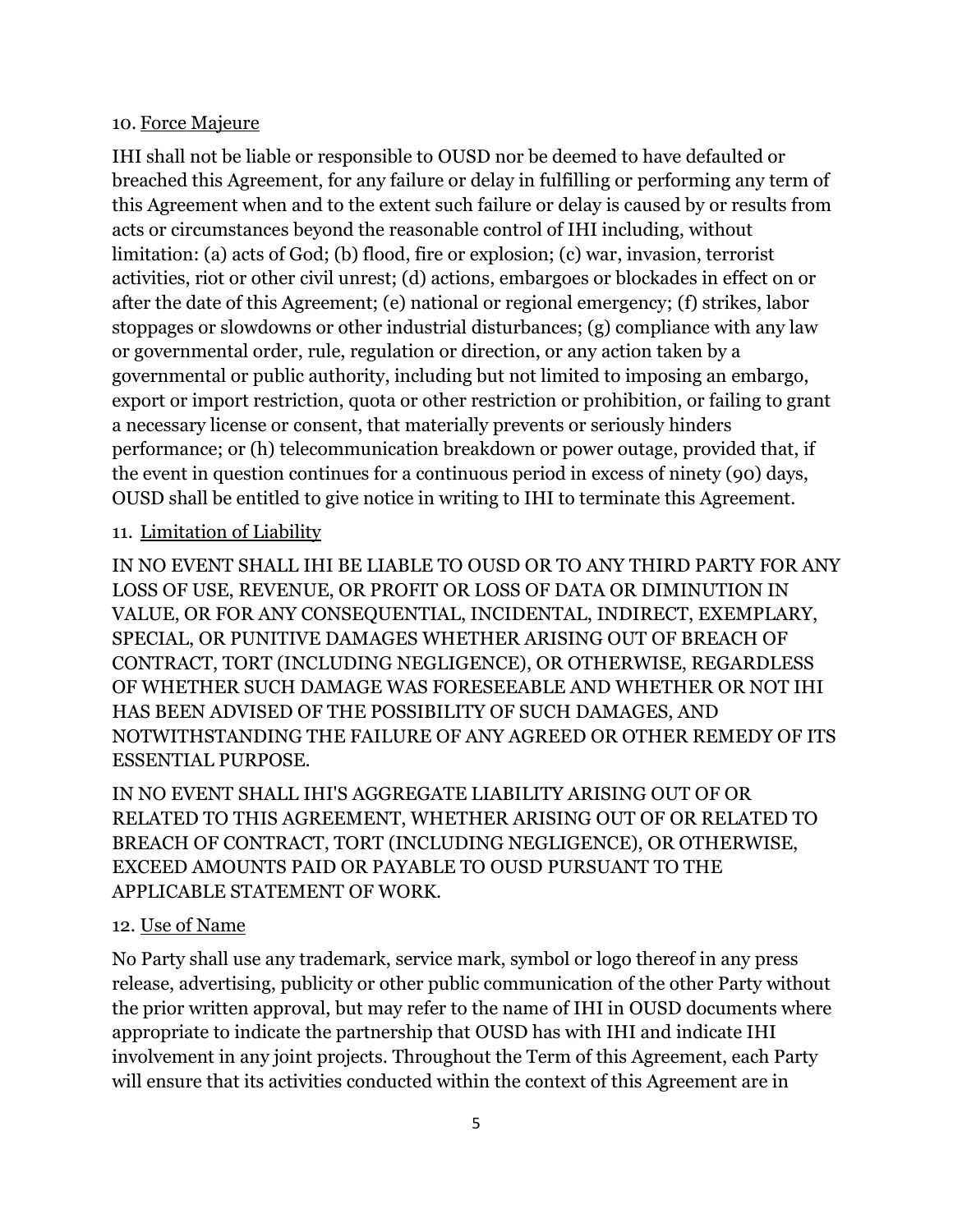furtherance of, and consistent with, the overall research, educational and quality of patient care objectives of IHI.

# 13. Compliance with Laws

Each Party agrees that it will comply in all material respects with all applicable federal and state laws, regulations, rules or orders in performing its obligations under this Agreement.

# 14. Successors and Assigns

This Agreement is binding on and inures to the benefit of the Parties to this Agreement and their respective permitted successors and permitted assigns.

# 15. No Third-Party Beneficiaries

This Agreement benefits solely the Parties to this Agreement and their respective permitted successors and assigns and nothing in this Agreement, express or implied, confers on any other Person any legal or equitable right, benefit, or remedy of any nature whatsoever under or by reason of this Agreement.

# 16. Governing Law, Jurisdiction, and Venue

This Agreement shall be governed by and construed in accordance with the internal laws of the Commonwealth of Massachusetts without giving effect to any choice or conflict of law provision or rule (whether of the Commonwealth of Massachusetts or any other jurisdiction) that would cause the application of Laws of any jurisdiction other than those of the Commonwealth of Massachusetts. Any legal suit, action, or proceeding arising out of or related to this Agreement or the matters contemplated hereunder shall be instituted exclusively in the federal courts of the United States or the courts of the Commonwealth of Massachusetts in each case located in the city of Boston and County of Suffolk, and each Party irrevocably submits to the exclusive jurisdiction of such courts in any such suit, action, or proceeding and waives any objection based on improper venue or forum non conveniens. Service of process, summons, notice, or other document by mail to such Party's address set out herein shall be effective service of process for any suit, action, or other proceeding brought in any such court.

# 17. Waiver

This Agreement, including any Statements of Work, schedules and attachments attached hereto, constitutes the entire understanding between the Parties, and supersedes and replaces all prior and contemporaneous agreements, understandings, writings and discussions between the Parties, with respect to the subject matter of this Agreement. The terms of this Agreement can be modified only in writing and signed by both Parties.

# 18. Counterparts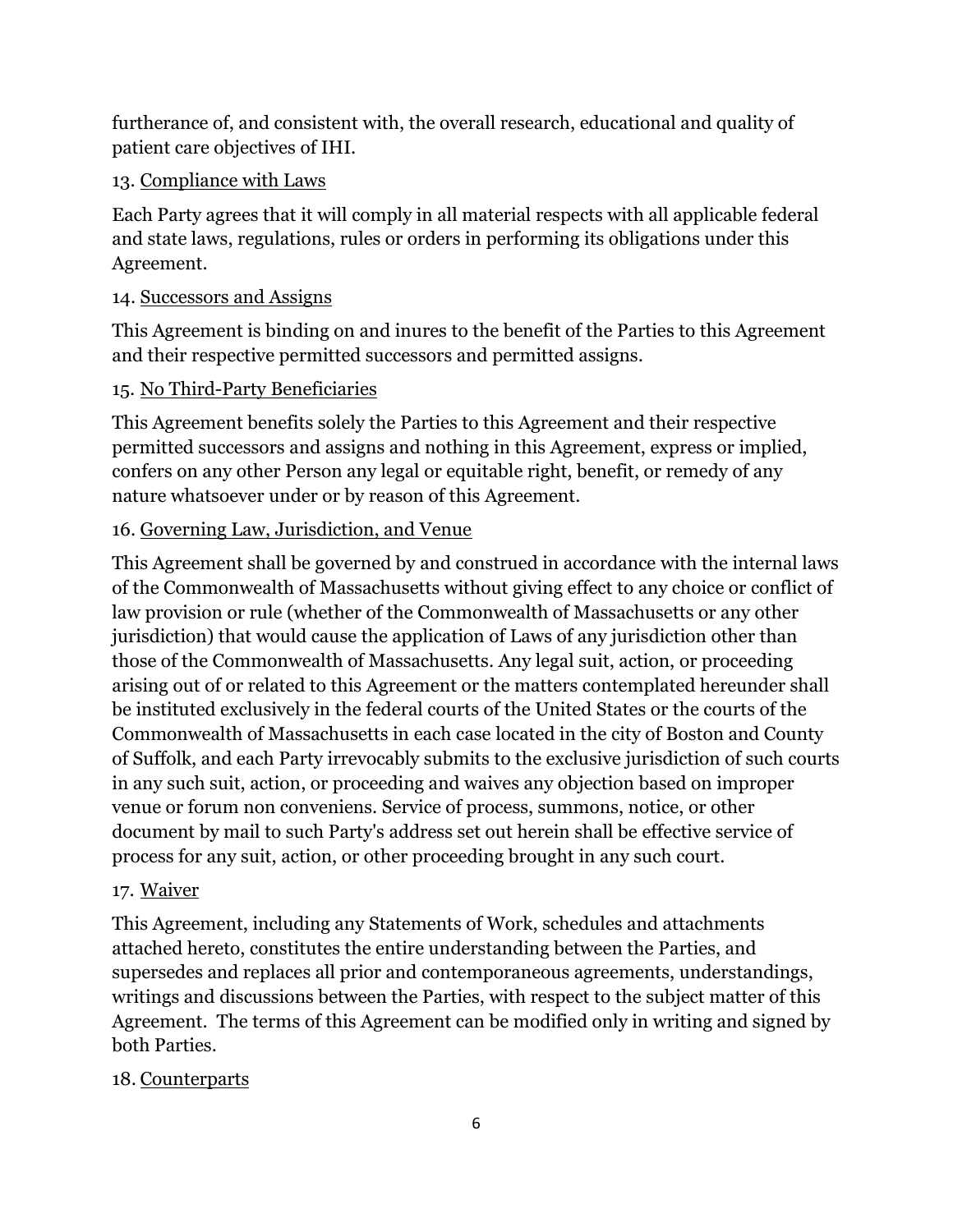This Agreement may be executed in counterpart copies, each of which will constitute one and the same agreement and each will constitute an original. A signed copy of this Agreement delivered by facsimile, e-mail or other means of electronic transmission shall be deemed to have the same legal effect as delivery of an original signed copy of this Agreement.

*[Signature page follows]*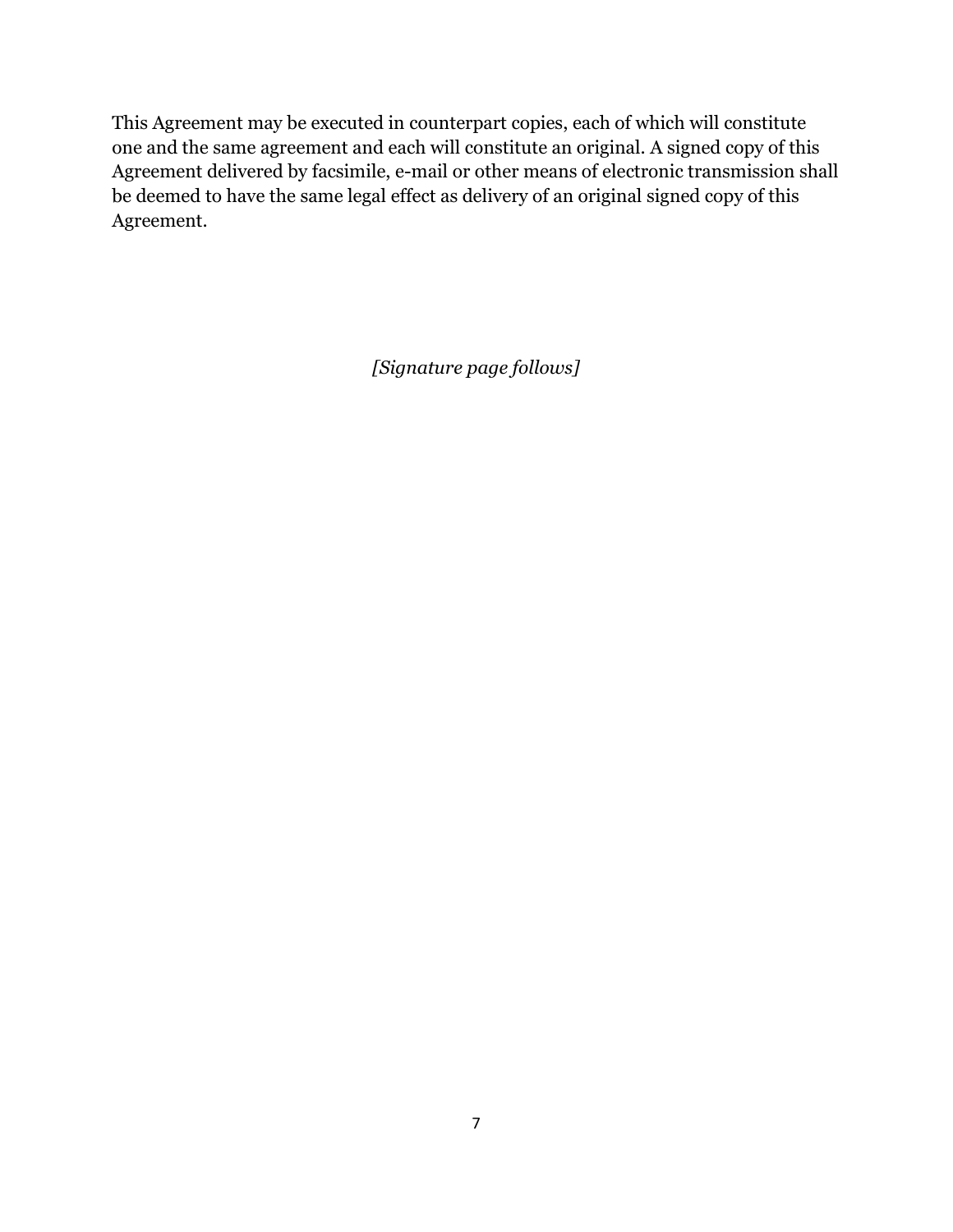IN WITNESS WHEREOF, the undersigned Parties have executed this Agreement as of the Effective Date.

## **Institute for Healthcare Improvement**

On behalf of:

Name: Amy Hosford-Swan

Title: Chief Financial Officer

## **Oakland Unified School District**

Name: Gary Yee Title: President, Board of Education

 $2777$ 

Kyla Johnson-Trammell Superintendent and Secretary, Board of Education

Approved as to form by OUSD Staff Attorney Joanna Powell on 10/28/2021.

Joannes J. Powell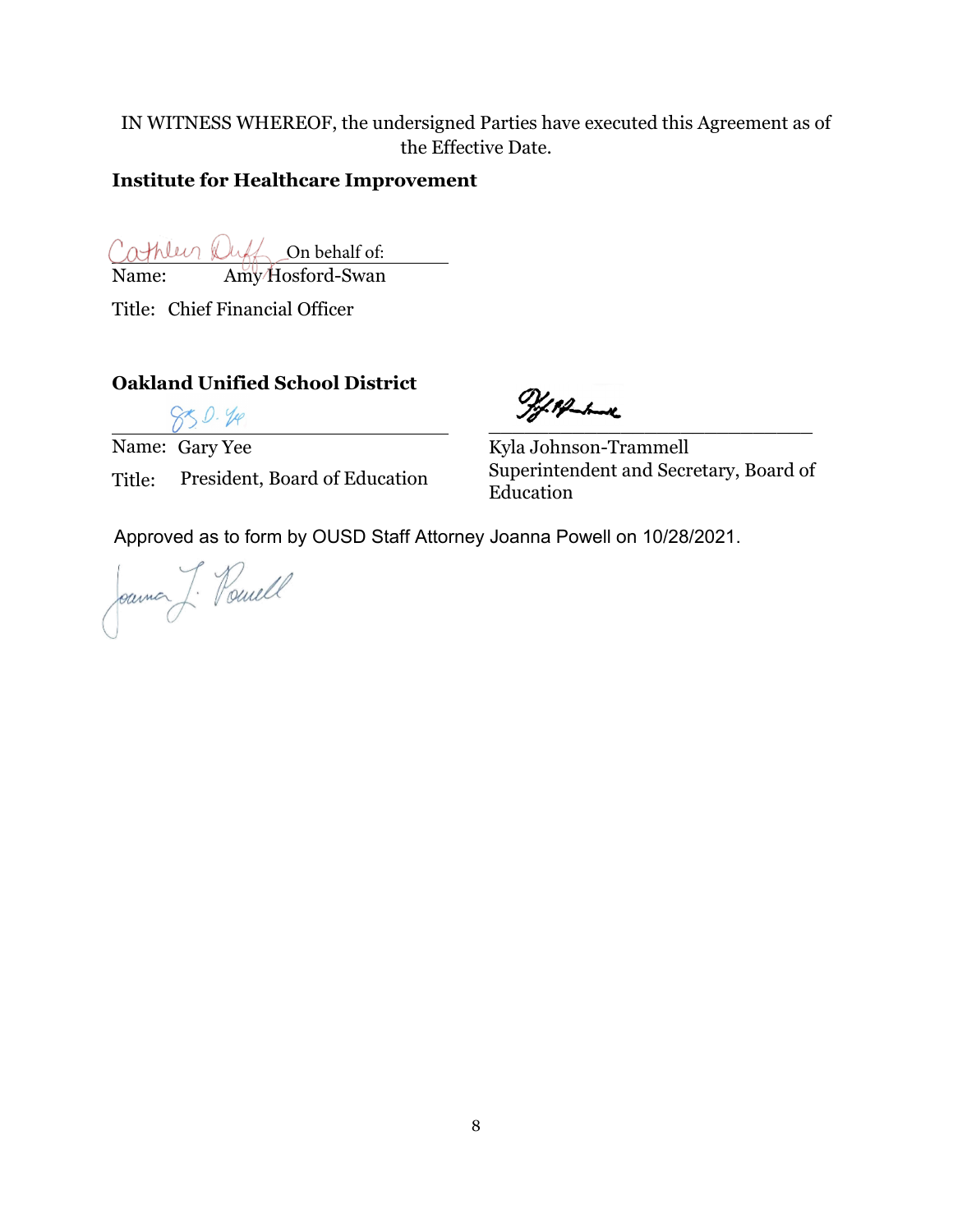## **Exhibit A**

## **STATEMENT OF WORK**

OUSD will support the following project activities:

# **I. Project Activities**

## **Improvement Community Activities**

- *Learning and Community-Building Meetings* These virtual meetings will provide a structure and focus to bring together a diverse team to make meaningful progress on postsecondary success. The meeting model uses human-centered design principles, which puts people most affected by the inequities in a system, at the center of new design solutions and includes critical analysis of data to assess progress along the way. These meetings provide an opportunity to support teaching, coaching, and community-building*.* We anticipate up to three meetings, taking place over two days, up to 5 hours per day.
- *Webinars*

Monthly team webinars (up to 90 minutes) will focus on understanding the steps to implementing the ideas for change within the settings where the teams are working to accelerate improvement work and achieve results.

• *Group Coaching Sessions*

These monthly sessions (up to 90 minutes) provide an opportunity for participants to gather in peer support and in relationship building based on similar experiences. For example, we plan to offer a space for the student leaders participating on the teams to have shared space to come together and build camaraderie and shared power.

# **Data Collection and Sharing**

Participation in this initiative entails sharing College and Career data with the Improvement Community. This data can include FAFSA completion rates, college entrance exam completion rates, and other data related to postsecondary engagement activities. IHI and OUSD shall execute a separate Data Sharing Agreement prior to OUSD's disclosure of any student data other than directory information. Outside of access to data, participating in the initiative requires student and community input in the form of surveys and possibly interviews and/or focus groups. IHI shall comply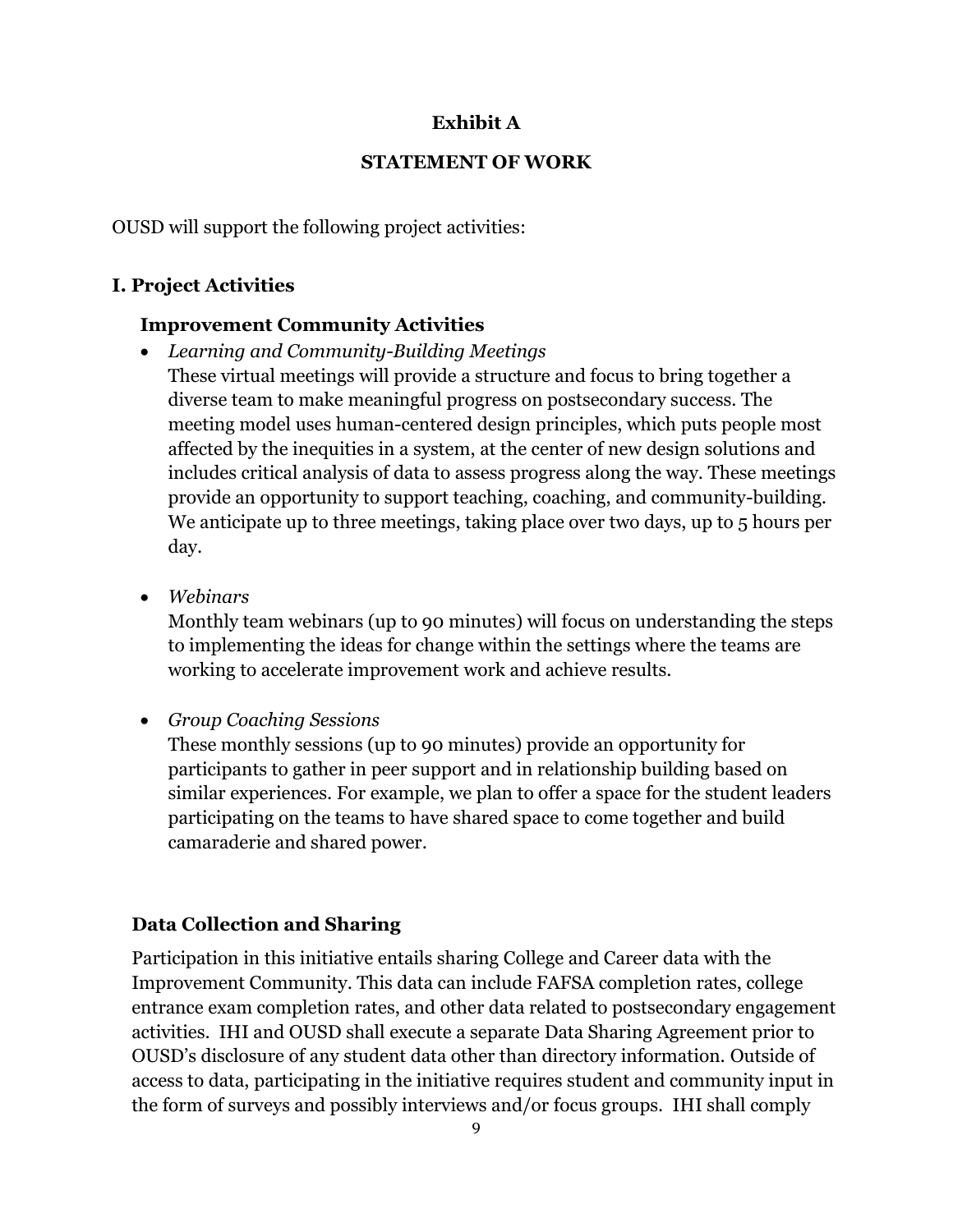with all legal obligations related to student survey participation, including obtaining parental permission therefore, if required by law.

# **II. Team and Time Commitments**

A successful team will have a multi-stakeholder participation and will contribute varying amounts of time toward improvement activities which are outlined below.

# **Team Composition:**

- $\circ$  Day to day point of contact or leader (~4 hours per week)
- $\circ$  Senior leader/Champion (~2 hours per week)
- $\circ$  Data collection (~4 hours per week)
- $\circ$  Parent/Community members (~2-3 hours per week)
- $\circ$  Students (~2-3 hours per week)

In addition to the core roles described above, your team should have representation from other key areas, such as administration and college and career staff. There may be one or more individuals on the team who fit each dimension, and one individual may fill more than one role, but each component should be represented to successfully drive improvement in your school, district, and community. When looking for additional team members, consider those who are opinion leaders in your system (i.e. individuals sought out for advice and who are not afraid to try changes).

# **Time Commitment**

# **Improvement Community Activities**

- *Learning and Community-Building Meetings – Virtual*
	- $\circ$  Team participation:  $\sim$ 5 hours per day over 2 days. 3 meetings between September 2021 – May 2022
		- **•** Prep time:  $\sim$ 3 hours
		- Post-event improvement activities, which may include improvement team meetings (also referenced below), testing new ideas, conducting focus groups, and collecting data to support your improvement goals.
- *Webinars*
	- $\circ$  Up to 1.5 hours of live webinar participation (monthly)
	- o 2-4 hours of improvement team meetings (weekly)
- *Group Coaching Sessions*
	- o Up to 1.5 hours for a group coaching call (monthly)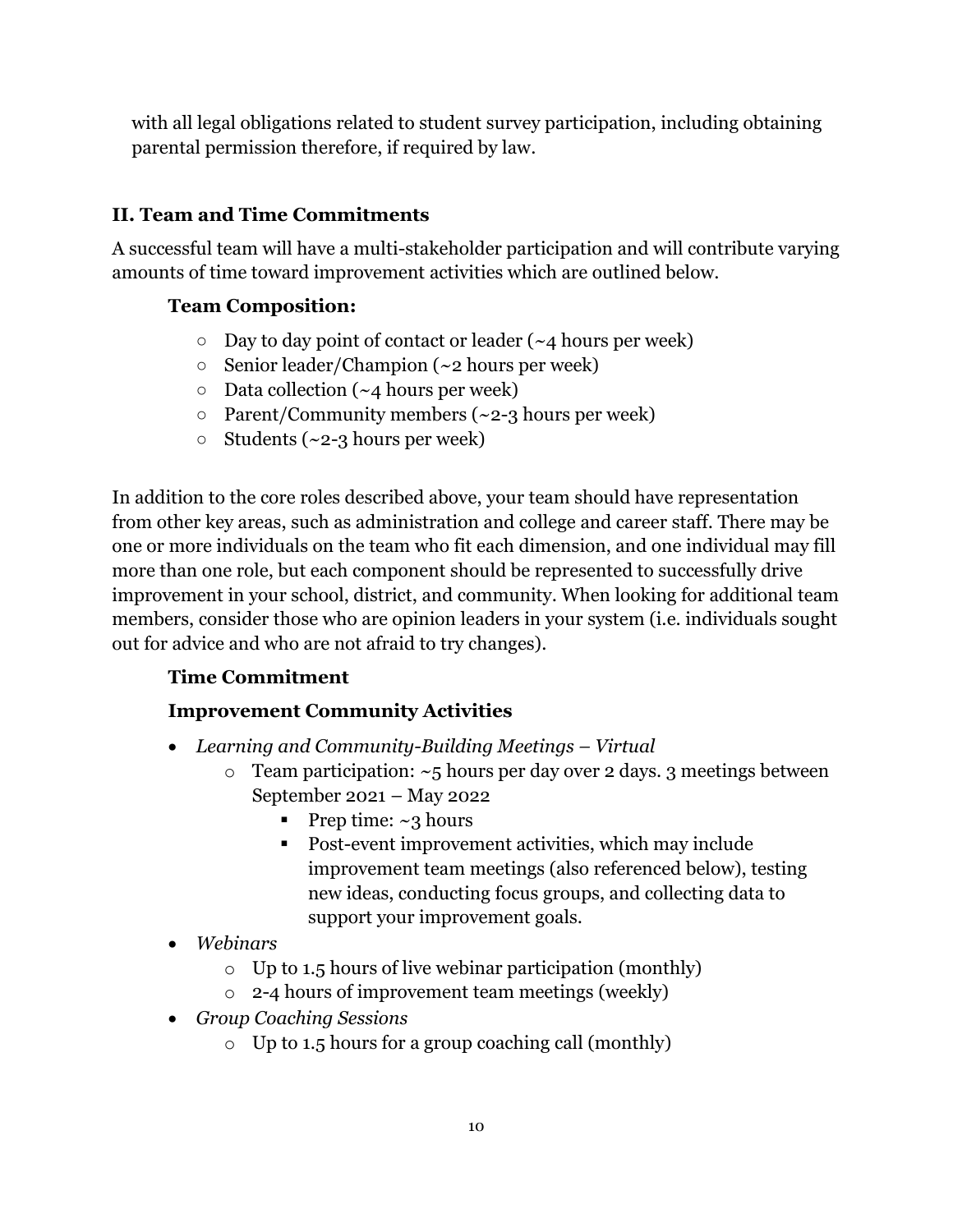# **Data Collection and Sharing**

For **data collection purposes**, the following time commitment will be expected:

- College and Career Center Staff (or similar offices) 4 hours/month (in the form of weekly check-ins)
- Administrators 1 hour/month (in the form of monthly check-ins)
- District Data Administrator 1 hour/month (in the form of creating and sharing reports)
- Parent Support Specialist<sup>1</sup> 2 hours total over the course of the project (sharing access to parents/community; survey and/or interview)
- Parents/Community Members 1 hour total over the course of the project (survey completion)
- Students 1 hour total over the course of the project (survey completion)

# Term

The period of performance for this Agreement is from April 1, 2021, to May 31, 2022 for services at Oakland HS, Claremont HS and McClymonds HS, and from September 1, 2021 to May 31, 2022 for services at MetWest HS.

# Fees & Expenses

During the term of this Agreement, IHI will distribute award funds to OUSD in accordance with the Budget and Payment Schedule below. Any funds that have not been used for, or committed to, the project upon expiration or termination of this Agreement must be returned promptly to IHI. Any requests for award carry-forward beyond the term of the Agreement must be submitted in writing and approved by IHI.

# Budget

OUSD will receive a \$15,000 unrestricted stipend per site (\$45,000 total) to support the participation of three sites who launched work in spring 2021 (Oakland HS, Castlemont HS and McClymonds HS), split into three payments, and a \$10,000 unrestricted stipend for the additional site beginning work in fall 2021 (MetWest HS), split into two payments. The funds will be disbursed in accordance with the payment schedule below.

# Payment

<sup>&</sup>lt;sup>1</sup> If applicable.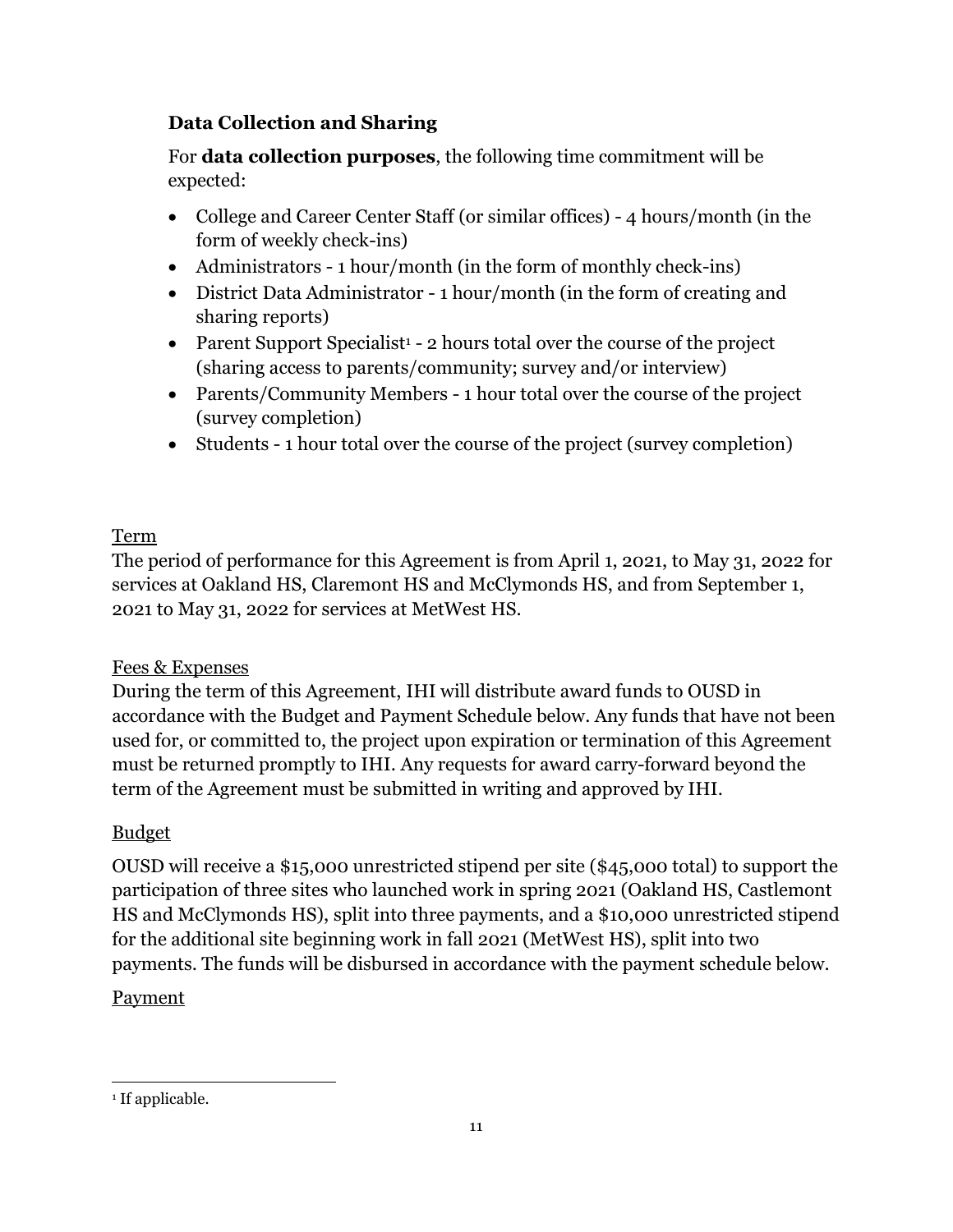All payments due pursuant to this Agreement shall be payable in United States Dollars and shall be made by check or by wire transfer as follows, or as OUSD may otherwise notify IHI in writing from time to time.

Bank Name: Bank Address: Account Name: Account Number: Bank Code: SWIFT Code: OUSD will send reports to IHI at the following address: Institute for Healthcare Improvement 53 State Street, 19th Floor, Boston MA 02109 Attn: Dorian Burks

#### Payment Schedule

Email: [dburks@ihi.org](mailto:dburks@ihi.org)

- 1<sup>st</sup> payment of \$20,000 shall be issued upon execution of this agreement (including payments for Oakland HS, Castlemont HS, McClymonds HS and MetWest HS). Please send documentation of OUSD's subsequent payments to the individual high schools prior to 2nd payment.
- 2<sup>nd</sup> payment of \$15,000 shall be issued in November and will be contingent on the sites' continuous engagement in the project (including payments for Oakland HS, Castlemont HS, and McClymonds HS). Please send documentation of OUSD's subsequent payments to the individual high schools prior to 3rd payment.
- 3<sup>rd</sup> payment of \$20,000 shall be issued in January and will be contingent on the sites' continuous engagement in the project (including payments for Oakland HS, Castlemont HS, McClymonds HS and MetWest HS).

## Day to Day Point of Contact/Leader

Please list the name, title, and email address of the individual who will serve as the point of contact or leader for the Postsecondary Access Equity Improvement Community for each participating site.

- Oakland HS
	- o NAME: Pamela Moy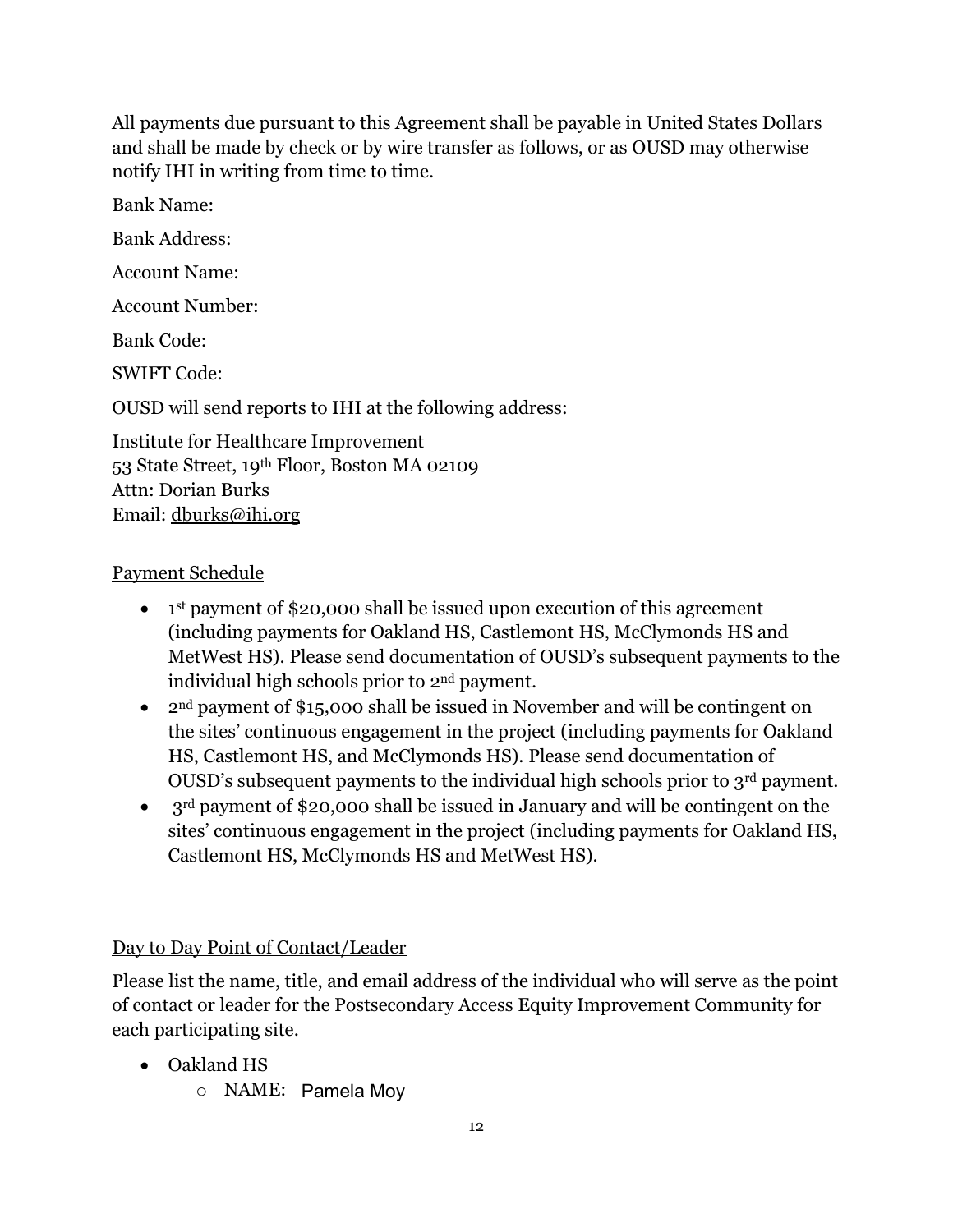- $\circ$  TITLE: Principal
- o E-MAIL: pamela.moy@ousd.org
- Castlemont HS
	- o NAME: Michael Scott
	- o TITLE: Principal
	- o E-MAIL: michael.scott@ousd.org
- McClymonds HS
	- o NAME: Jeffrey Taylor
	- o TITLE: Principal
	- o E-MAIL: jeffrey.taylor@ousd.org
- MetWest HS
	- o NAME: Shalonda Gregory
	- o TITLE: Principal
	- o E-MAIL: shalonda.gregory@ousd.org

IN WITNESS WHEREOF, the undersigned parties have executed this Statement of Work as of the Effective Date.

## **Institute for Healthcare Improvement**

Cathleen Duff on behalf of:

Name: Amy Hosford-Swan

Title: Chief Financial Officer

#### **Oakland Unified School District**

 $850.49$ 

Name: Gary Yee

Title: President, Board of Education

\_\_\_\_\_\_\_\_\_\_\_\_\_\_\_\_\_\_\_\_\_\_\_\_\_\_\_

Kyla Johnson-Trammell Superintendent and Secretary, Board of Education

Approved as to form by OUSD Staff Attorney Joanna Powell on 10/28/2021.<br>Jeanne J. Houwell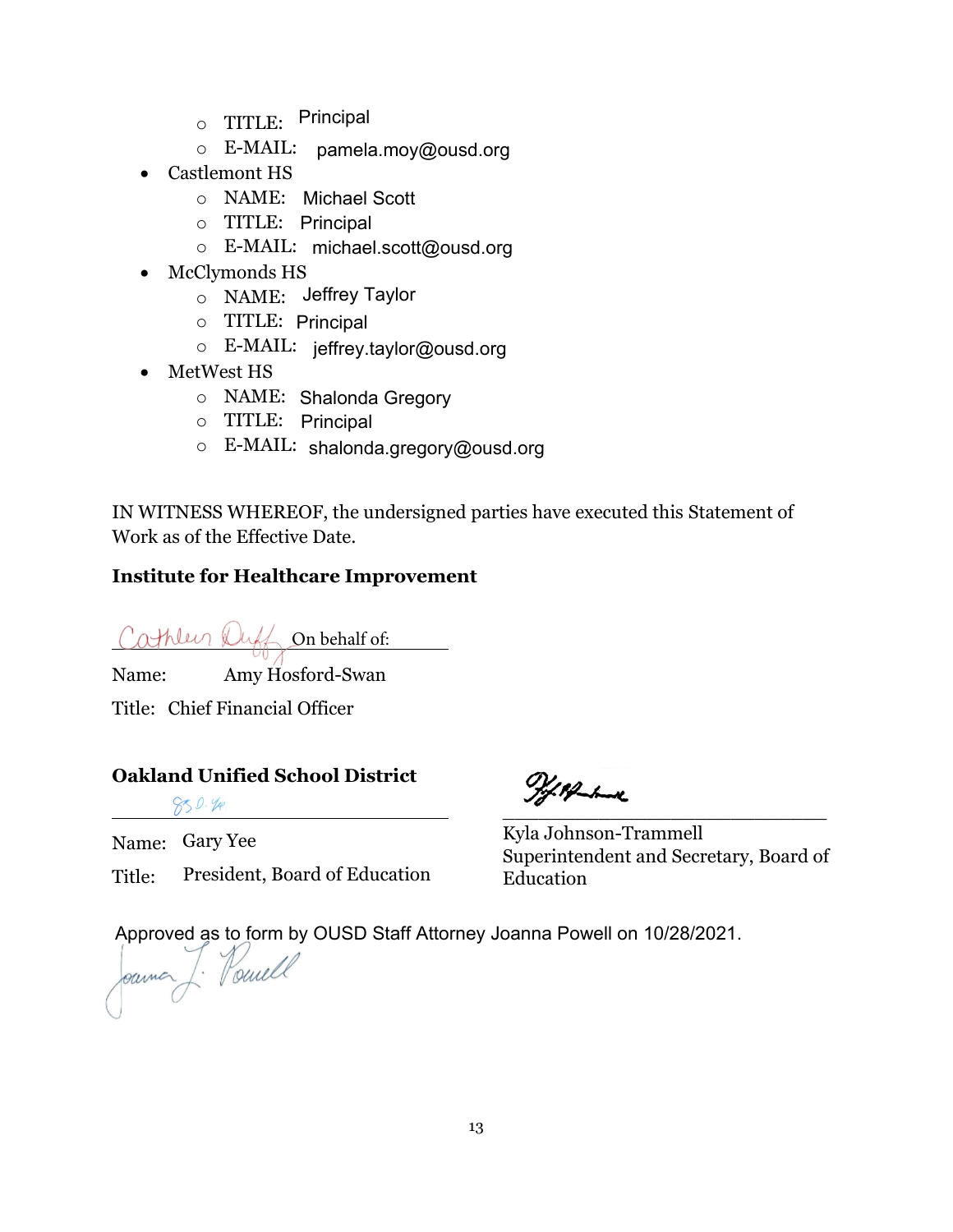## **Exhibit B**

## **Flow Down Terms and Conditions from Bill & Melinda Gates Foundation**

The below terms and conditions are drawn from the prime agreement between IHI and the Bill & Melinda Gates Foundation. "You" refers to IHI and any recipients of subawards made from the prime award.

## **PROJECT SUPPORT**

**Reserved**

## **GLOBAL ACCESS**

#### GLOBAL ACCESS COMMITMENT

You will conduct and manage the Project and the Funded Developments in a manner that ensures Global Access. Your Global Access commitments will survive the term of this Agreement. "Funded Developments" means the products, services, processes, technologies, materials, software, data, other innovations, and intellectual property resulting from the Project (including modifications, improvements, and further developments to Background Technology). "Background Technology" means any and all products, services, processes, technologies, materials, software, data, or other innovations, and intellectual property created by You or a third party prior to or outside of the Project used as part of the Project. "Global Access" means: (a) the knowledge and information gained from the Project will be promptly and broadly disseminated; and (b) the Funded Developments will be made available and accessible at an affordable price (i) to people most in need within developing countries, or (ii) in support of the U.S. educational system and public libraries, as applicable to the Project.

#### HUMANITARIAN LICENSE

Subject to applicable laws and for the purpose of achieving Global Access, You grant the Foundation a nonexclusive, perpetual, irrevocable, worldwide, royalty-free, fully paid up, sublicensable license to make, use, sell, offer to sell, import, distribute, copy, create derivative works, publicly perform, and display Funded Developments and Essential Background Technology. "Essential Background Technology" means Background Technology that is: (a) owned, controlled, or developed by You, or in-licensed with the right to sublicense; and (b) either incorporated into a Funded Development or reasonably required to exercise the license to a Funded Development. You confirm that You have retained sufficient rights in the Funded Developments and Essential Background Technology to grant this license. You must ensure this license survives the assignment or transfer of Funded Developments or Essential Background Technology. On request, You must promptly make available the Funded Developments and Essential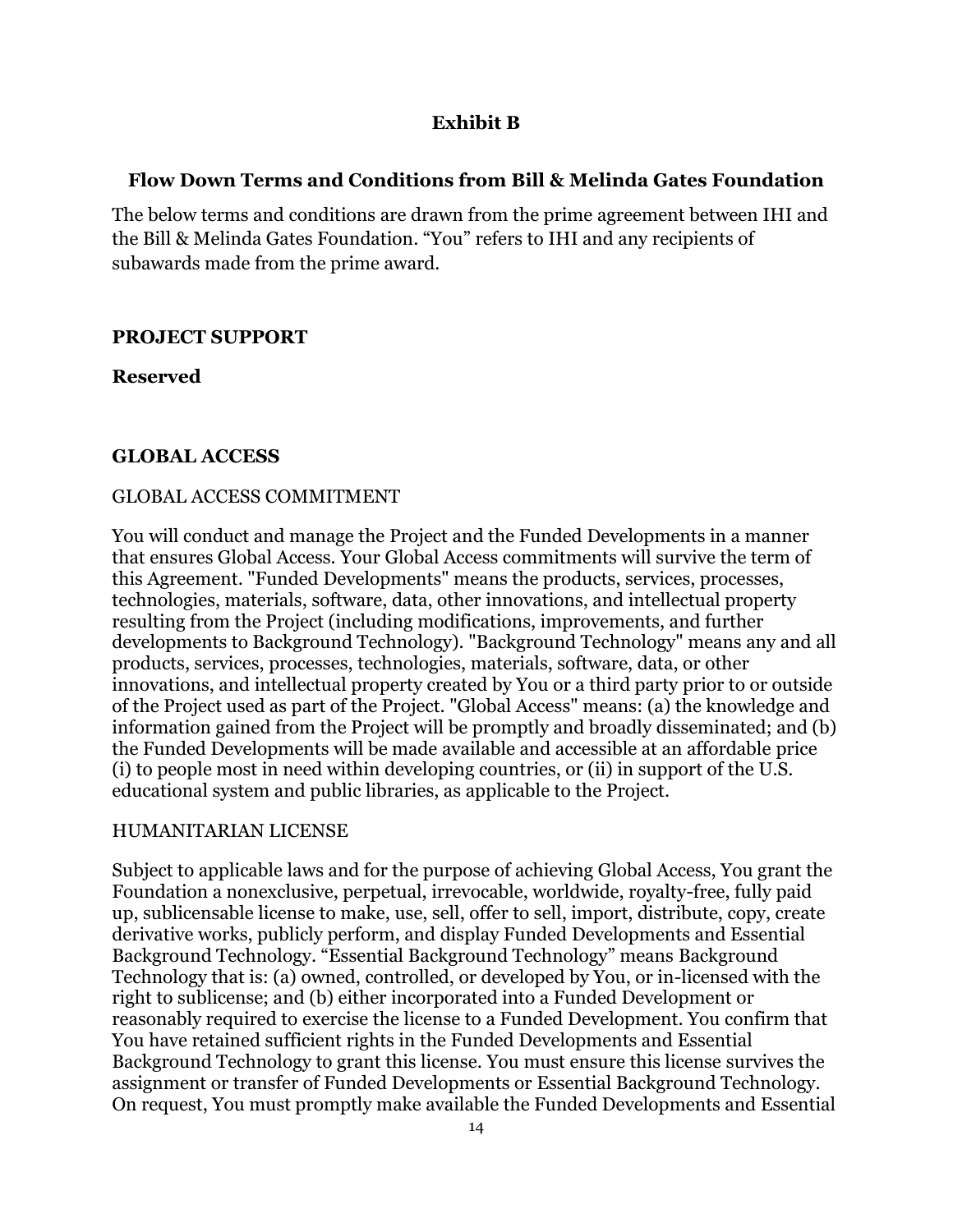Background Technology to the Foundation for use solely under this license. If You demonstrate to the satisfaction of the Foundation that Global Access can best be achieved without this license, the Foundation and You will make good faith efforts to modify or terminate this license, as appropriate.

#### PUBLICATION

Consistent with Your Global Access commitments, if the Project description specifies Publication or Publication is otherwise requested by the Foundation, You will seek prompt Publication of any Funded Developments consisting of data and results. "Publication" means publication in a peer-reviewed journal or other method of public dissemination specified in the Project description or otherwise approved by the Foundation in writing. Publication may be delayed for a reasonable period for the sole purpose of seeking patent protection, provided the patent application is drafted, filed, and managed in a manner that best furthers Global Access. If You seek Publication in a peer-reviewed journal, such Publication shall be under "open access" terms and conditions consistent with the Foundation's Open Access Policy available at: www.gatesfoundation.org/How-We-Work/General-Information/Open-Access-Policy, which may be modified from time to time. Nothing in this section shall be construed as requiring Publication in contravention of any applicable ethical, legal, or regulatory requirements. You will mark any Funded Development subject to this clause with the appropriate notice or attribution, including author, date and copyright (e.g., © 20<> <Name>).

## INTELLECTUAL PROPERTY REPORTING

**Reserved**

# **SUBGRANTS AND SUBCONTRACTS**

#### SUBGRANTS AND SUBCONTRACTS

#### **Reserved**

#### SCHOLARSHIPS AND FELLOWSHIPS

#### **Reserved**

#### TRAVEL STIPENDS AND CONFERENCE FEES

You will have sole discretion over Your selection of any recipients of travel stipends or conference expense reimbursements under this Agreement and must conduct the selection process independently of the Foundation. Foundation trustees and employees are not eligible to receive travel stipends or conference expense reimbursements.

#### RESPONSIBILITY FOR OTHERS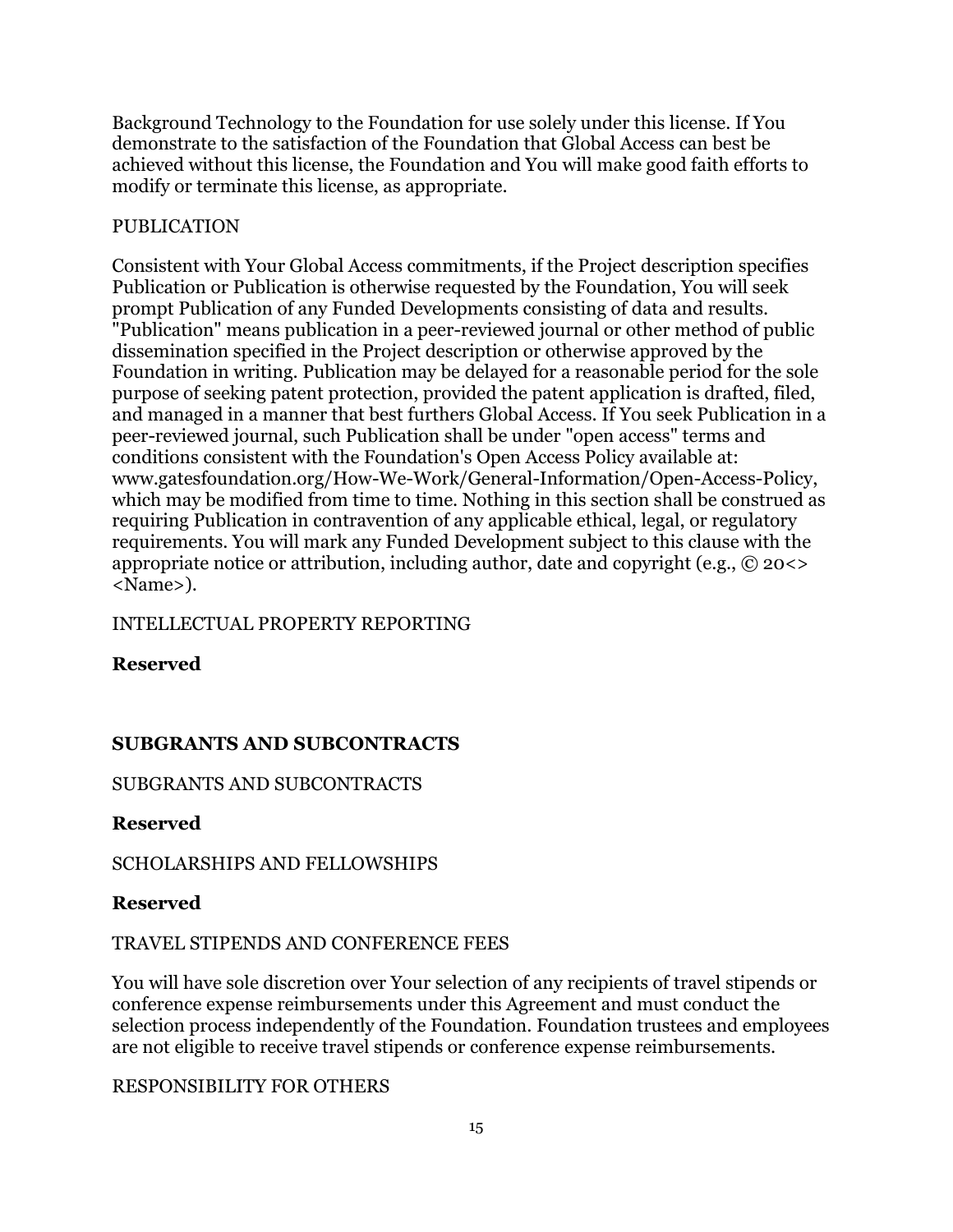You are responsible for (a) all acts and omissions of any of Your trustees, directors, officers, employees, subgrantees, subcontractors, contingent workers, agents, and affiliates assisting with the Project, and (b) ensuring their compliance with the terms of this Agreement.

#### **PROHIBITED ACTIVITIES**

#### ANTI-TERRORISM

You will not use funds provided under this Agreement, directly or indirectly, in support of activities (a) prohibited by U.S. laws relating to combating terrorism; (b) with persons on the List of Specially Designated Nationals (www.treasury.gov/sdn) or entities owned or controlled by such persons; or (c) in or with countries or territories against which the U.S. maintains comprehensive sanctions (currently, Cuba, Iran, Syria, North Korea, and the Crimea Region of Ukraine), including paying or reimbursing the expenses of persons from such countries or territories, unless such activities are fully authorized by the U.S. government under applicable law and specifically approved by the Foundation in its sole discretion.

#### ANTI-CORRUPTION; ANTI-BRIBERY

You will not offer or provide money, gifts, or any other things of value directly or indirectly to anyone in order to improperly influence any act or decision relating to the Foundation or the Project, including by assisting any party to secure an improper advantage. Training and information on compliance with these requirements are available at www.learnfoundationlaw.org.

#### LOBBYING AND ELECTIONEERING PROHIBITION

You may not use Grant Funds to influence the outcome of any election for public office or to carry on any voter registration drive. You acknowledge that the Foundation has not earmarked Grant Funds to support lobbying activities or to otherwise support attempts to influence legislation. Activities will be conducted consistent with the private foundation lobbying rules and exceptions under Internal Revenue Code Section 4945 and related regulations. You confirm that the Budget (or the combined project budget if there are multiple funders) accurately reflects that You will expend at least the amount of the Grant Funds on (a) non-lobbying activities in the project year, or (b) for multiple year projects, the total non-lobbying portion of the project.

#### OTHER LOBBYING, GIFT, AND ETHICS RULES

You agree to comply with any national, state, local, or other lobbying, gift, and ethics rules applicable to the Project. The Foundation is not retaining or employing You to engage in lobbying activities.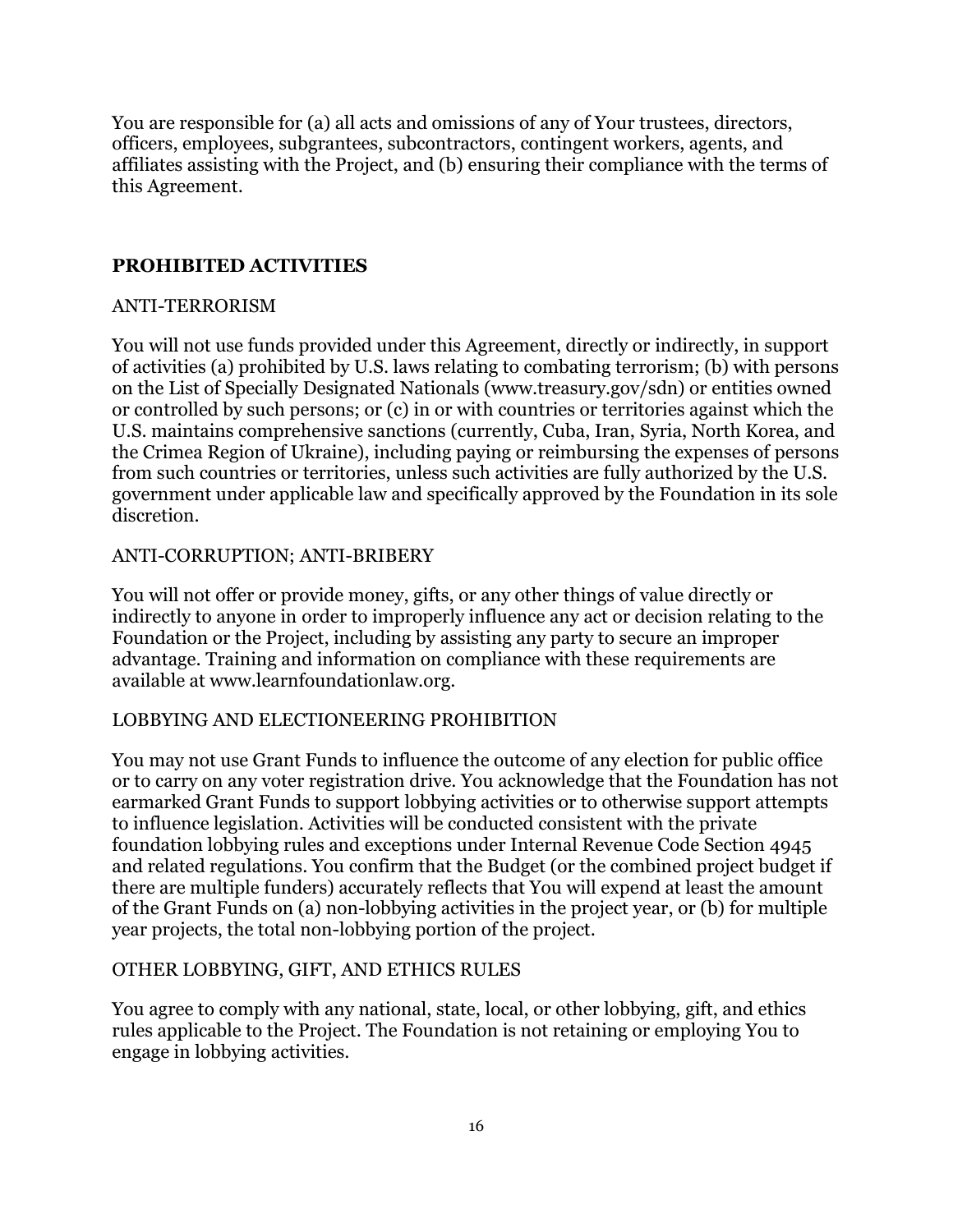#### **OTHER**

#### **PUBLICITY**

A Party may publicly disclose information about the award of this grant, including the other Party's name, the total amount awarded, and a description of the Project, provided that a Party obtains prior written approval before using the other Party's name for promotional purposes or logo for any purpose. Any public disclosure by You or Your subgrantees, subcontractors, contingent workers, agents, or affiliates must be made in accordance with the Foundation's then-current brand guidelines, which are available at: www.gatesfoundation.org/brandguidelines.

#### LEGAL ENTITY AND AUTHORITY

You confirm that: (a) You are an entity duly organized or formed, qualified to do business, and in good standing under the laws of the jurisdiction in which You are organized or formed; (b) You are not an individual (i.e., a natural person) or a disregarded entity (e.g., a sole proprietor or sole-owner entity) under U.S. law; (c) You have the right to enter into and fully perform this Agreement; and (d) Your performance will not violate any agreement or obligation between You and any third party. You will notify the Foundation immediately if any of this changes during the term of this Agreement.

#### COMPLIANCE WITH LAWS

In carrying out the Project, You will comply with all applicable laws, regulations, and rules and will not infringe, misappropriate, or violate the intellectual property, privacy, or publicity rights of any third party.

#### COMPLIANCE WITH REQUIREMENTS

You will conduct, control, manage, and monitor the Project in compliance with all applicable ethical, legal, regulatory, and safety requirements, including applicable international, national, state, local, institutional, and school district or school network standards ("Requirements"). You will obtain and maintain all necessary approvals, consents, and reviews before conducting the applicable activity. As a part of Your annual progress report to the Foundation, You must report whether the Project activities were conducted in compliance with all Requirements.

If the Project involves: a. any protected information (including personally identifiable, protected health, or third-party confidential), You will not disclose this information to the Foundation without obtaining the Foundation's prior written approval and all necessary consents to disclose such information; and/or b. children, students, or vulnerable subjects, You will obtain any necessary consents and approvals unique to these subjects. Any activities by the Foundation in reviewing documents and providing input or funding does not modify Your responsibility for determining and complying with all Requirements for the Project.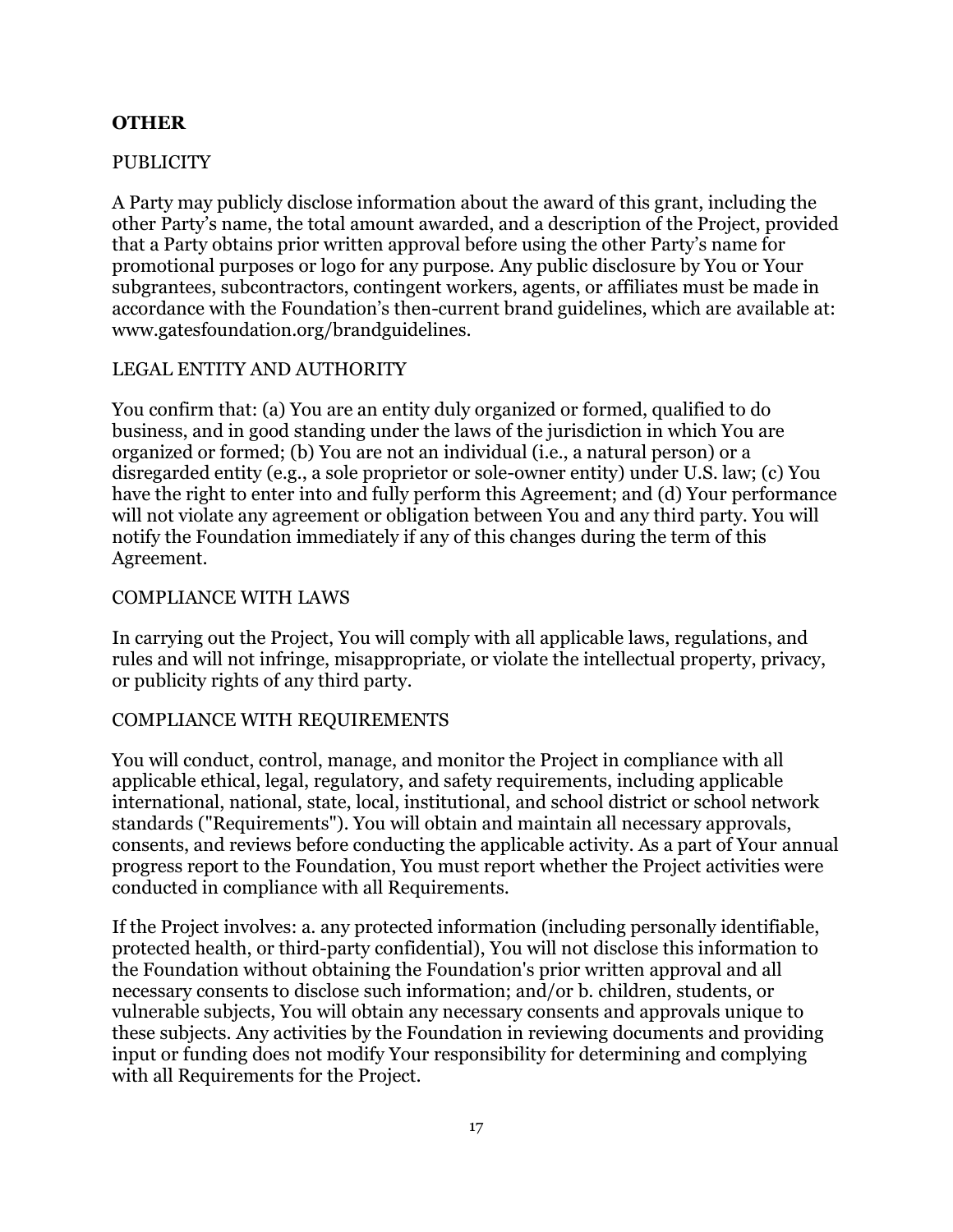#### RELIANCE

You acknowledge that the Foundation is relying on the information You provide in reports and during the course of any due diligence conducted prior to the Start Date and during the term of this Agreement. You represent that the Foundation may continue to rely on this information and on any additional information You provide regarding activities, progress, and Funded Developments.

## **TERM AND TERMINATION**

**TERM** 

**Reserved**

**TERMINATION** 

**Reserved**

RETURN OF FUNDS

**Reserved**

MONITORING, REVIEW, AND AUDIT

**Reserved**

INTERNAL OR THIRD PARTY AUDIT

#### **Reserved**

RECORD KEEPING

You will maintain complete and accurate accounting records and copies of any reports submitted to the Foundation relating to the Project. You will retain such records and reports for 4 years after Grant Funds have been fully spent. At the Foundation's request, You will make such records and reports available to enable the Foundation to monitor and evaluate how Grant Funds have been used or committed.

#### SURVIVAL

A Party's obligations under this Agreement will be continuous and survive expiration or termination of this Agreement as expressly provided in this Agreement or otherwise required by law or intended by their nature.